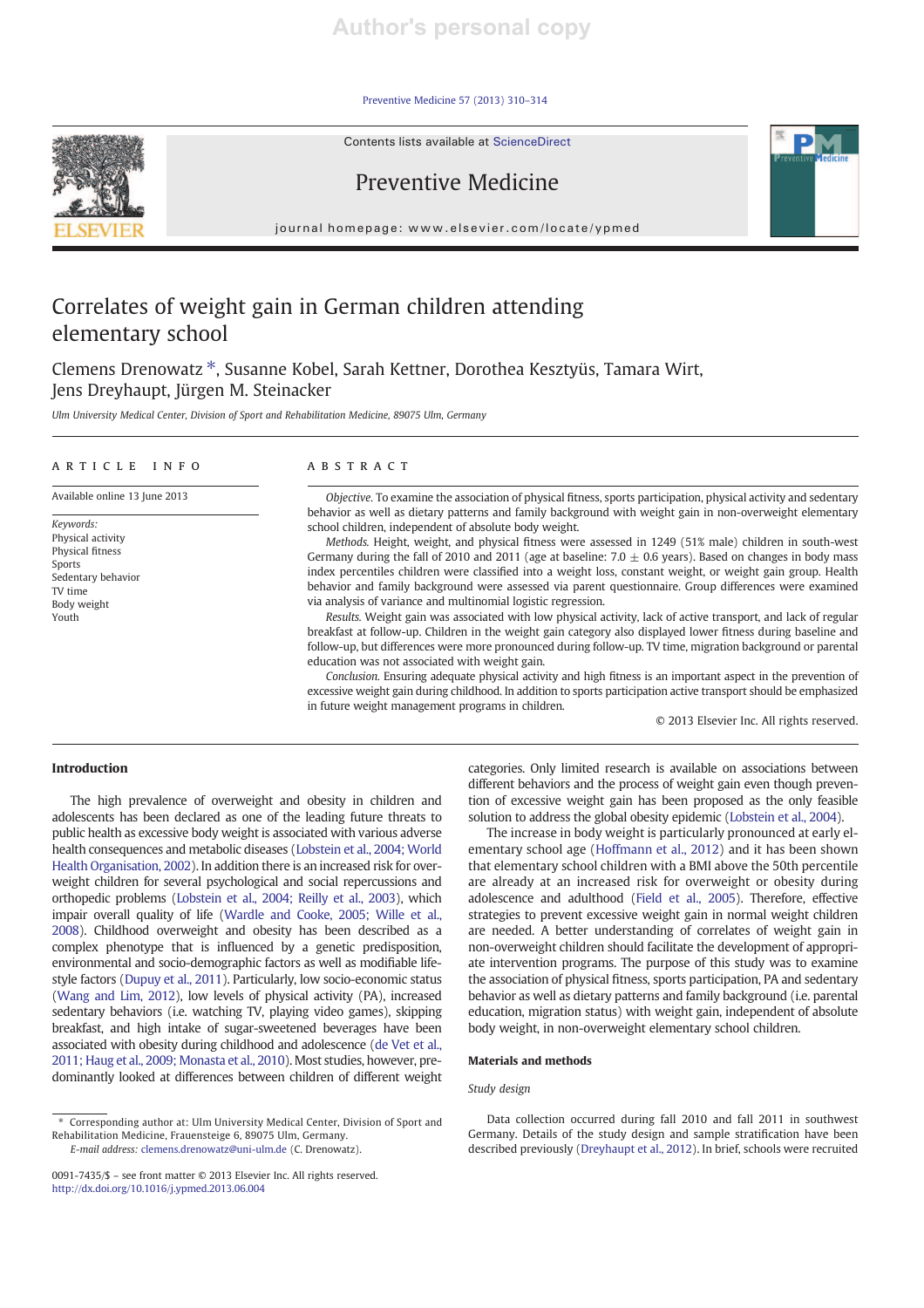#### *C. Drenowatz et al. / Preventive Medicine 57 (2013) 310*–*314* 311

tronic newsletters and information on local television and radio. This allowed for recruitment throughout the entire state of Baden-Württemberg. Upon the agreement of the school and the respective classroom teacher, parents received information about the study by mail and provided informed consent for their child. Child assent was obtained prior to data collection on the day of measurement. The study was approved by the institutional review board and is in accordance with the Declaration of Helsinki. Data collection was performed in similar manner during baseline and follow-up with 1494 elementary school children providing data during both measurement times. After excluding children with reported chronic disease and those being overweight or obese at baseline 1249 (635 male, 614 female) first- and secondgrade students remained for data analysis. As not all children provided complete data on the parent questionnaire (i.e. parents refused to answer specific questions) and some did not complete all tasks on the fitness test, sample size varied for individual analyses.

via advertisements in seminar catalogs for elementary school teachers, elec-

#### *Anthropometric measurements*

Children's height and weight as well as their physical fitness were assessed by trained technicians during a school visit. Height (cm) was measured to the nearest 0.1 cm using mobile stadiometers (Seca model 217, Seca ®, Germany) and weight was measured to the nearest 0.1 kg using calibrated flat scales (Seca model 826, Seca ®, Germany) with children wearing only underwear. Body mass index was calculated  $\text{(kg/m}^2)$  and converted to BMI percentiles (BMIPCT) using German reference values (Kromeyer-Hauschild et al., 2001). Weight change was calculated by subtracting baseline values from follow-up values. Based on the sample distribution a reduction or increase in BMIPCT by a value of more than 5 was utilized to differentiate between children in the weight loss or weight gain group, respectively. Children with a BMIPCT change of equal or less than 5 were classified as maintaining a constant weight.

#### *Fitness test*

Physical fitness was assessed using 5 components of the DKT (Dordel– Koch-Test) fitness test (Graf et al., 2004) after anthropometric measurements. Children performed two trials for standing long-jump (cm), 15-sec sideways jumping (number of jumps), sit-ups (number of sit-ups in 40 s), push-ups (number of push-ups in 40 s), and one trial for a 6-minute run (m). Principal component factor analysis revealed a single score with an Eigenvalue greater than 1. The fitness score explained 49.2% of the total variance (Eigenvalue  $= 2.5$ ) at baseline. At follow-up the principal component analysis yielded a single fitness factor explaining 49.9% of the total variance (Eigenvalue  $= 2.5$ ).

#### *Health behavior*

Additional correlates of weight gain were assessed via parent questionnaire. Questions were based on the German Health Interview and Examination Survey for Children and Adolescents (KiGGS), which assessed health behavior in 18,000 German children and adolescents (Kurth, 2007). Questionnaires were sent to the parents upon completion of the measurements during the school visit. Parents were asked to complete the questionnaire within a period of three weeks and return the questionnaire to the data center in a pre-paid envelope. Children's organized and habitual sports participation, the number of days children achieved at least 60 min of moderate-to-vigorous PA (MVPA), time spent walking and playing outside per day were reported. Further, parents were asked how often their children had breakfast prior to going to school as well as the amount of sugarsweetened beverages consumed per week. Parental report on the child's TV time was used as a proxy for sedentary behavior. As the American Academy of Pediatrics, Committee on Public Education (2001) recommends less than 1 to 2 h of total media time per day a cutpoint of 60 min/day for watching TV was used. In addition parents reported their educational status and whether they were born in Germany along with the primary language spoken at home. Children were classified as having a migration background when at least one parent was born outside Germany or the predominant language at home was not German. Parents also reported their own height and weight, which were used to calculate BMI ( $\text{kg/m}^2$ ).

Differences between the weight loss, constant weight, and weight gain groups were examined separately at baseline and follow-up. MANCOVA, controlling for sex and BMIPCT, was used to examine differences in individual fitness components, while ANCOVA, also adjusting for sex and BMIPCT, was used to examine differences in sports participation and overall fitness. Changes over time in sports participation and fitness were examined via dependent *t*-test. The questionnaire data was analyzed via multinomial logistic regression analysis. Odds ratios were calculated individually as well as after including all correlates in a single model, again controlling for sex and BMIPCT. Significant results were further analyzed for boys and girls separately. All statistics were calculated using SPSS 19.0 with a significance level set at  $\alpha \leq 0.05$  using Bonferroni adjustment for multiple analyses.

#### Results

Examining changes in BMIPCT, roughly 25% of the participants reduced their BMIPCT by more than five percentiles and almost 30% increased their BMIPCT by more than five percentiles. Descriptive statistics for the 3 groups at baseline are shown in Table 1. There was no difference in BMIPCT between the weight gain and weight loss group, but children in the constant weight group displayed significantly lower BMIPCT values (F  $(2, 1247) = 14.10$ ,  $p < 0.01$ ). As expected, BMIPCT were significantly higher in the weight gain group at follow-up (F  $(2, 1247) = 81.90$ ,  $p < 0.01$ ) and 26 children in the weight gain group (7.2%) were classified as being overweight or obese at follow-up (Table 2). Parents of the weight gain group also displayed a higher BMI ( $F_{Mom}$  (2, 1094) = 8.90, p < 0.01;  $F_{Dad}$  (2,  $1025$ ) = 3.85, p = 0.02). In the sex specific analysis, however, only maternal BMI remained significantly higher in the weight gain group compared to children who maintained or lost weight ( $F_{\text{boys}}$ )  $(2, 633) = 4.57$ ,  $p = 0.01$ ;  $F_{\text{Girls}}(2, 612) = 4.44$ ,  $p = 0.01$ ).

Regarding sports participation, no group differences occurred at baseline. Dependent t-tests for the total sample showed a decline in habitual sports participation from baseline to follow-up (t  $(1248)$  = 2.13,  $p = 0.03$ ), while participation in organized sports increased (t (1248) =  $-5.78$ , p < 0.01). Children in the weight loss group, however, maintained their habitual sports levels (t  $(329) = 0.45$ , p = 0.65), which resulted in a significantly higher habitual sports participation at follow-up compared to the other two groups, even after controlling for sex and BMIPCT (F (2, 1244) = 4.37;  $p = 0.01$ ). In the sex specific analysis, a higher participation in habitual sports was observed

#### Table 1

Descriptive statistics at baseline (collected during fall 2010 in southwest Germany). Values are mean  $\pm$  SD.

|                             | Weight loss     | Constant weight | Weight gain     |
|-----------------------------|-----------------|-----------------|-----------------|
|                             | $N = 330.$      | $N = 559$ .     | $N = 360.$      |
|                             | 51% male        | 50% male        | 52% male        |
| Age (years)                 | $7.0 + 0.6$     | $7.0 + 0.6$     | $7.1 + 0.6$     |
| Height $(cm)a$              | $123.1 + 6.2$   | $123.1 + 6.2$   | $124.1 + 5.9$   |
| Weight $(kg)^b$             | $23.9 + 3.4$    | $23.2 + 3.6$    | $24.0 \pm 3.1$  |
| BMIPCT <sup>b</sup>         | $48.1 + 21.5$   | $39.6 + 25.9$   | $45.1 + 22.7$   |
| Mom $BMc$                   | $23.5 + 4.1$    | $23.4 + 3.7$    | $24.6 + 4.6$    |
| Dad BMI <sup>d</sup>        | $25.7 + 3.2$    | $26.1 + 3.5$    | $26.5 + 3.6$    |
| Migration background (%)    | 22.9%           | 19.4%           | 24.7%           |
| Habitual sports (min/week)  | $232.6 + 215.1$ | $214.8 + 186.4$ | $236.7 + 218.2$ |
| Organized sports (min/week) | $100.2 + 100.9$ | $96.4 + 95.5$   | $86.2 + 90.0$   |
| Sit-ups in 40 $sa$ )        | $12.5 + 5.7$    | $12.7 + 5.9$    | $11.5 + 5.9$    |
| Push-ups in 40 s            | $5.2 + 3.8$     | $5.8 + 4.2$     | $5.4 \pm 4.3$   |
| 6-min run $(m)a$            | $863.5 + 123.9$ | $870.6 + 111.5$ | $848.8 + 113.5$ |
| Standing-long jump (cm)     | $114.0 + 21.6$  | $114.8 + 21.6$  | $112.0 + 23.0$  |
| Sideways jumps in 30 $sb$   | $40.7 + 12.2$   | $43.6 + 13.2$   | $41.1 + 13.2$   |

Significant differences based on ANOVA (Bonferroni adjustment for post hoc test,  $p < 0.05$ 

a) Constant weight group sig. different from weight gain group.<br>b) Constant weight group sig. different from other two groups.

Constant weight group sig. different from other two groups.

c) Weight gain group sig. different from other two groups.

d) Weight loss group sig. different from weight gain group.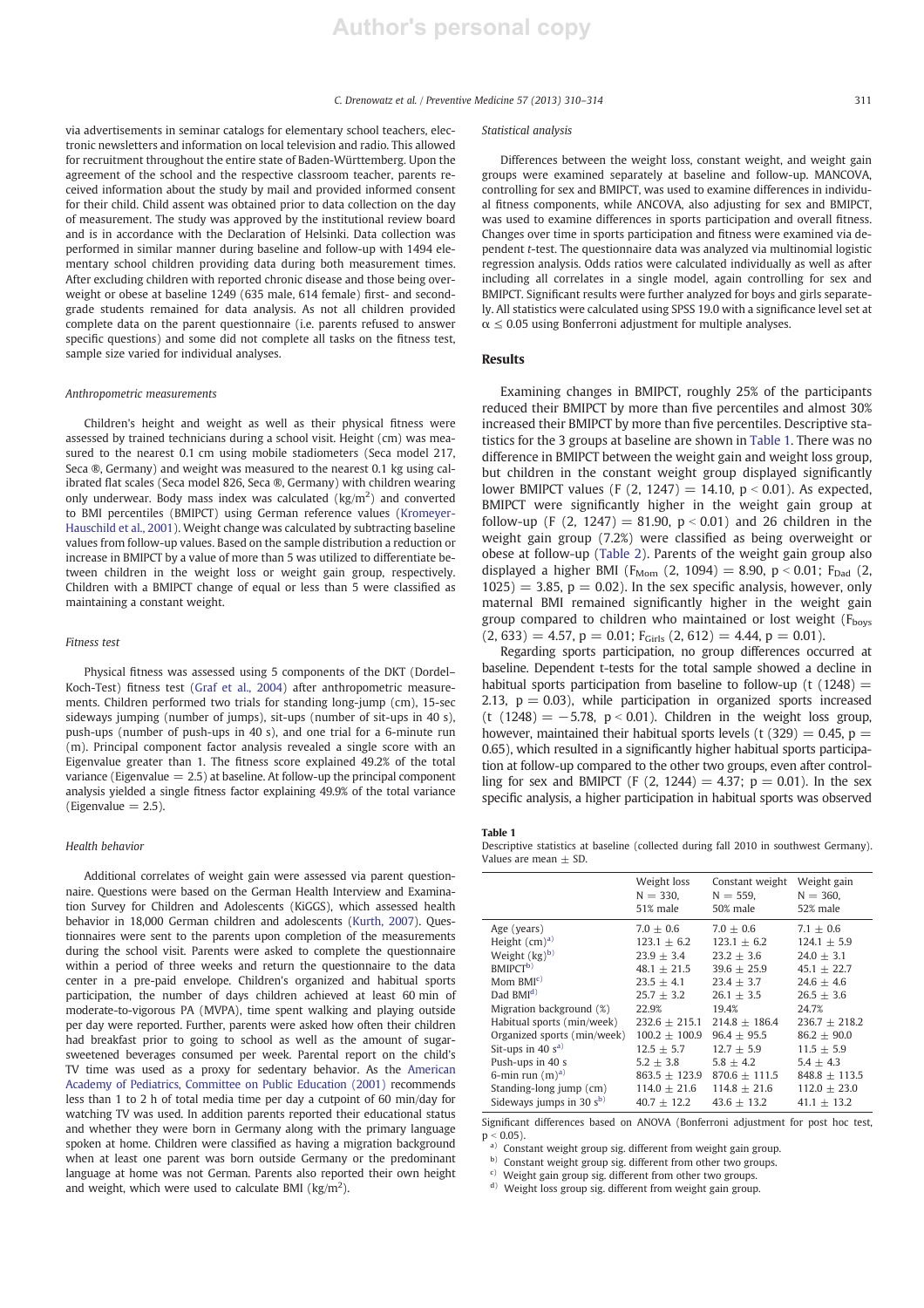#### 312 *C. Drenowatz et al. / Preventive Medicine 57 (2013) 310*–*314*

### Table 2

Descriptive statistics at follow-up (collected during fall 2011 in southwest Germany). Values are mean  $+$  SD.

|                                    | Weight loss<br>$N = 330.$<br>51% male | Constant weight<br>$N = 559$ .<br>50% male | Weight gain<br>$N = 360.$<br>52% male |
|------------------------------------|---------------------------------------|--------------------------------------------|---------------------------------------|
| Age (years)                        | $8.0 + 0.6$                           | $8.0 + 0.7$                                | $8.1 + 0.6$                           |
| Height (cm)                        | $129.3 + 6.6$                         | $129.2 \pm 6.4$                            | $130.1 + 6.0$                         |
| Weight $(kg)^a$                    | $25.9 + 3.7$                          | $26.1 + 4.2$                               | $28.4 + 4.1$                          |
| BMIPCT <sup>a)</sup>               | $37.1 + 20.8$                         | $39.5 + 26.1$                              | $57.7 + 23.1$                         |
| Habitual sports (min/week) $b$ )   | $231.7 + 189.5$                       | $182.2 \pm 160.6$                          | $194.5 + 172.3$                       |
| Organized sports (min/week)        | $109.3 + 102.0$                       | $117.1 + 109.5$                            | $100.2 + 104.2$                       |
| Sit-ups in 40 s $c$ )              | $15.3 + 5.5$                          | $15.4 + 5.7$                               | $14.4 + 5.9$                          |
| Push-ups in 40 s                   | $7.3 + 4.2$                           | $7.5 + 4.5$                                | $7.1 + 4.3$                           |
| 6-min run $(m)$ <sup>a)</sup>      | $938.1 + 122.3$                       | $942.2 + 126.7$                            | $905.6 \pm 128.1$                     |
| Standing-long jump (cm) $c$ )      | $125.8 + 20.0$                        | $127.4 + 19.4$                             | $122.8 + 19.4$                        |
| Sideways jumps in 30 s $\degree$ ) | $53.2 + 11.9$                         | $54.5 + 12.4$                              | $52.0 + 12.5$                         |

Significant differences based on ANOVA (Bonferroni adjustment for post hoc test,  $p < 0.05$ ).

Weight gain group sig. different from other two groups.

b) Weight loss group sig. different from constant weight group.

<sup>c)</sup> Constant weight group sig. different from weight gain group.

in boys only (F  $(2, 682) = 6.01$ ,  $p < 0.01$ ) while no differences were observed for participation in organized sports for either boys or girls.

Physical fitness was already lower in the weight gain group at baseline, even after controlling for sex and BMIPCT (F  $(2, 1173) = 4.23$ ,  $p = 0.02$ ). Differences in fitness became more pronounced and remained significant after controlling for sex and BMIPCT at follow-up  $(F (2, 1226) = 8.18; p < 0.01)$ . The sex specific analysis revealed differences in fitness only in girls during follow-up (F (2, 606) = 4.12;  $p =$ 0.02), which remained significant even after controlling for baseline fitness in addition to BMIPCT (F  $(2, 606) = 3.83$ , p = 0.02).

Multinomial logistic regression did not show any differences in various behavioral and family correlates at baseline (Table 3). At follow-up, increased odds for weight gain were observed with a lack of regular breakfast consumption and lower levels of MVPA. The weight loss group was more likely to engage in habitual sports for 150 min per week and walk for more than 30 min per day compared to the constant weight and weight gain groups (Table 4). The higher odds for walking and habitual sports participation remained significant when all variables were included in a single model, which explained between 14.3% (Cox and Snell  $\mathbb{R}^2$ ) and 16.2% (Nagelkerke  $\mathbb{R}^2$ ) of the variance in weight change. Consumption of sugar-sweetened beverages, time spent watching TV, as well as parental education and migration background were not significantly associated with increased odds for weight gain in these children. Results were similar in the sex specific analysis

#### Table 3

Odds ratio [95% confidence interval], adjusted for sex and BMIPCT at baseline. Data was collected in the fall 2010 in the state of Baden-Württemberg in Southwest Germany.

|                                                       | Constant weight vs.<br>weight loss [95% CI] | Weight gain vs.<br>weight loss [95% CI]  |
|-------------------------------------------------------|---------------------------------------------|------------------------------------------|
| Regular softdrink consumption<br>No regular breakfast | $0.85$ [0.64; 1.14]<br>1.05 [0.79; 1.39]    | 1.01 [0.74; 1.39]<br>$0.92$ [0.68; 1.25] |
| Club sport participation<br>$(< 90$ min/week)         | 1.11 [0.84; 1.46]                           | 1.24 [0.92; 1.68]                        |
| Habitual sport participation<br>$(<150$ min/week)     | $0.83$ [0.57; 1.20]                         | $0.74$ [0.50; 1.12]                      |
| MVPA $( = < 3$ days)                                  | $0.98$ [0.73; 1.32]                         | $0.89$ [0.64; 1.22]                      |
| Walking time $\left( < 30 \right)$ min/day)           | 1.33 [0.99; 1.78]                           | 1.19 [0.87; 1.63]                        |
| Play outside $(<60 \text{ min/day})$                  | $0.85$ [0.62; 1.16]                         | 1.05 [0.75; 1.47]                        |
| TV $(>60 \text{ min/day})$                            | $0.97$ [0.66; 1.43]                         | 1.28 [0.85; 1.89]                        |
| Migration background                                  | $0.81$ [0.57; 1.15]                         | 1.10 [0.76; 1.59]                        |
| Mom education (less than high<br>school graduate)     | 1.12 [0.83; 1.52]                           | $0.96$ $[0.69; 1.33]$                    |
| Dad education (less than high<br>school graduate)     | $0.87$ [0.65; 1.18]                         | 1.14 [0.81; 1.60]                        |

Odds ratios were derived via multinomial logistic regression analysis.

#### Table 4

Odds ratio [95% confidence interval], adjusted for sex and BMIPCT at follow-up. Data was collected in the fall 2011 in the state of Baden-Württemberg in Southwest Germany.

|                                                                                                                     | Constant weight vs.<br>weight loss [95% CI]                                        | Weight gain vs.<br>weight loss [95% CI]                                              |
|---------------------------------------------------------------------------------------------------------------------|------------------------------------------------------------------------------------|--------------------------------------------------------------------------------------|
| Regular softdrink consumption<br>No regular breakfast<br>Club sport participation<br>$(< 90$ min/week)              | $0.81$ [0.61; 1.09]<br>1.00 [1.00; 1.00]<br>$0.96$ [0.73; 1.27]                    | $0.94$ [0.68; 1.32]<br>$1.04$ [1.03; 1.04]<br>1.26 [0.92; 1.72]                      |
| Habitual sport participation<br>$(<150$ min/week)                                                                   | $1.77$ [1.23; 2.54]                                                                | $1.75$ [1.14; 2.68]                                                                  |
| MVPA $( = < 3$ days)<br>Walk $(<$ 30 min/day)<br>Play outside $(<60 \text{ min/day})$<br>TV $(>60 \text{ min/day})$ | 1.26 [0.94; 1.70]<br>$1.54$ [1.09; 2.18]<br>1.16 [0.85; 1.58]<br>0.93 [0.64; 1.33] | $1.54$ [1.09; 2.16]<br>$1.53$ [1.03; 2.31]<br>1.02 [0.71; 1.46]<br>1.11 [0.74; 1.67] |

Odds ratios were derived via multinomial logistic regression analysis with significant results shown in bold.

for girls, while in boys only habitual sports participation increased the odds for weight loss.

#### Discussion

To our knowledge, this is the first study that examined correlates of weight gain at baseline and follow-up to determine possible precursors and consequences of weight gain independent of absolute body weight in a normal weight sample of elementary school children. The results indicate that weight gain is associated with higher parental weight but not necessarily with migration background or parental education. Low physical fitness was associated with weight gain, particularly in girls, while the association between weight gain and sports participation was more pronounced in boys. A lower fitness level, was already observed at baseline in the weight gain group, which suggests that low fitness is a precursor of weight gain. Sports participation, on the other hand, differed only at follow-up, which would indicate that sports participation is a consequence of increased body weight. Regular breakfast consumption at follow-up reduced the odds for weight gain as well while no association between time spent watching TV or consumption of sugar-sweetened beverages and weight gain was observed in the present study.

The association between increased parental body weight, particularly maternal weight, and a higher risk for overweight in children has been addressed previously (Strauss and Knight, 1999; van Stralen et al., 2012). While a genetic predisposition needs to be considered, the shared environment along with exposure to food and eating habits during early childhood affects children's body weight as well (Kral and Rauh, 2010). Regular breakfast has also been shown to reduce the risk of overweight and obesity in children (Affenito, 2007; Szajewska and Ruszczynski, 2010) and providing breakfast could be an indicator of an increased health consciousness in parents. Parents, who are providing breakfast for their children may be more likely to support other health-related behaviors of their children such as providing logistic support to facilitate PA in their children (Verloigne et al., 2012). The inverse relationship between PA and body weight has been shown by several studies (Haug et al., 2009; Janssen et al., 2005; Kreuser et al., 2013) and results of the present study indicate that participation in habitual sports and active transportation is associated with weight change. Faulkner et al. (2009) addressed the importance of active transportation on total PA and the positive effect on children's body weight. Based on the results of the present study it could be argued that an attenuation of the age-related decline in PA, which is particularly pronounced at the age of school entry (Trost et al., 2002), may already be sufficient to protect against excessive weight gain. The stronger effect in boys may be due to the higher habitual PA levels in boys compared to girls (Trost et al., 2002).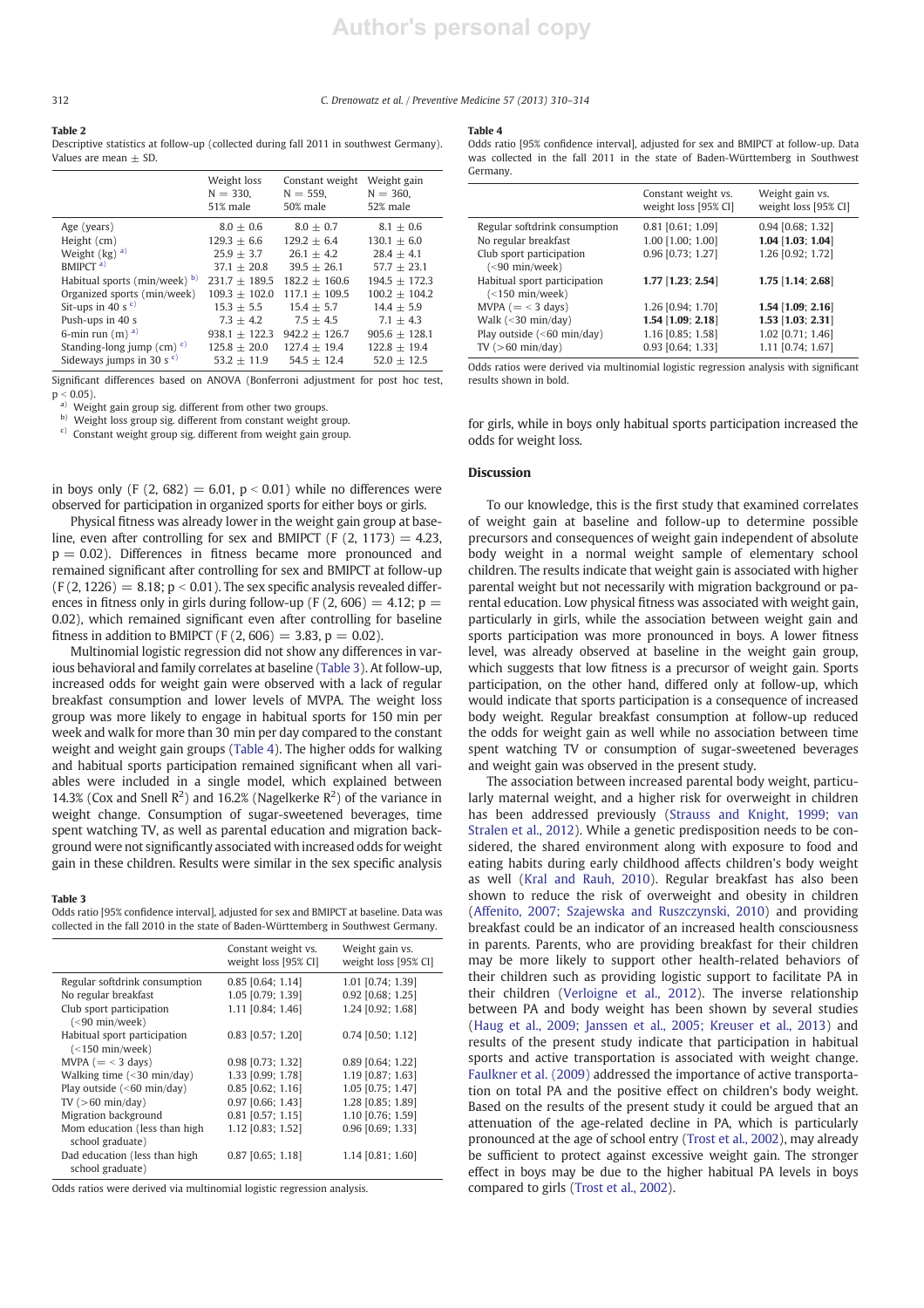Participation in organized sports, on the other hand, was not associated with changes in BMIPCT. This may be explained by the lack of information on intensity and actual exercise time during training. Sacheck et al. (2011), for example, reported that 9-year-old girls were sedentary for almost 50% of a soccer match. Further, it has been argued that the exposure to organized sports has not been sufficient in younger children to result in significant effects (Kjønniksen et al., 2009). The increase in participation in organized sports from baseline to follow-up suggests that organized sports may become more important with increasing age. In a sample of older children a significant reduction in BMI with increased participation in organized sports was shown (Quinto Romani, 2011). The reliance on changes in BMIPCT rather than measures of body composition, such as % body fat could also contribute to the current results as a loss in fat mass, due to increased sports participation, may be offset by increased muscle mass. Zahner et al. (2009), however, did not report any association between body fatness and sports participation in children of similar age.

Physical fitness, on the other hand, has been associated with participation in organized sports in children and adolescents (Michaud et al., 1999; Zahner et al., 2009). Further an inverse relationship between fitness and body weight has been shown (Kim et al., 2005; Ortega et al., 2008). Results of the present study indicate that low fitness is a precursor of weight gain rather than a consequence of increased body weight which has been already reported in adolescents (Aires et al., 2010a; Minck et al., 2000). Aires et al. (2010a) reported that least fit adolescents gained more weight and lower fitness during adolescence has been associated with increased fatness in young adults (Minck et al., 2000). In addition to an attenuation in weight gain a protective metabolic effect of fitness has been suggested (Stratton et al., 2007) with an inverse association between fitness and various cardiovascular risk factors already observed in children and adolescents (Ortega et al., 2008). Even though there is a genetic predisposition to high fitness levels, engagement in PA, particularly vigorous PA, seems to be the primary factor to increase fitness (Aires et al., 2010b; Ortega et al., 2008).

Increased screentime has been associated with lower fitness (Aggio et al., 2012) and there is a direct association between sedentary behavior and body weight (Prentice-Dunn and Prentice-Dunn, 2012). In the present study, however, no significant association between TV time and weight gain was shown. These results could indicate that increased TV time is a result of increased body weight rather than a contributing factor to weight gain. It has also been argued that food intake while watching TV rather than displacement of PA contributes to increased body weight (Jackson et al., 2009) and children could display high activity levels and report high TV time. Further, TV time is only a proxy for sedentary behavior and may not reflect overall inactivity even though Gorely et al. (2004) argue that watching TV is the most common sedentary behavior. The reliance on parental report could contribute to misrepresentation as well. Parents may not be fully aware of the TV habits of their children or may provide a biased report due to the negative associations with increased TV time. Even though PA was also assessed via parental report, the utilization of various components contributing to total PA in children may allow for a more accurate report. Despite the reliance on subjective assessment of health behavior, this study provides valuable insights into correlates associated with weight gain in normal-weight children independent of body weight. The low odds ratios along with the low explanatory values on variation in weight gain, however, re-emphasize the complexity of behavioral components that are associated with weight gain.

#### Conclusions

In order to address the health problems and increasing economic burden associated with excessive body weight an increased understanding of the process of weight gain is warranted. As body weight tracks from childhood throughout adolescence into adulthood, intervention programs should be implemented at young ages (Boreham et al., 2004). Based on the present results, the promotion of PA and physical fitness should be emphasized. With an early acknowledgment of an active lifestyle it may actually be sufficient to focus on maintaining current PA levels rather than trying to increase PA later in life. The engagement in sufficient PA, particularly vigorous PA, will also have a positive effect on fitness, which attenuates excessive weight gain and reduces the risk of chronic disease (Ortega et al., 2008). In order to increase the understanding of causal relationships between weight gain and health behavior more longitudinal studies, however, are necessary. Most likely the relationship between body weight and fitness, PA or sedentary behavior is bi-directional, which would re-emphasize an early acknowledgment of a healthy body weight and active lifestyle.

#### Conflict of interest statement

The authors declare that there is no conflict of interest.

#### Acknowledgments

The study is part of the "Join the Healthy Boat" program and was funded by the Baden-Württemberg Stiftung, Stuttgart, Germany. The authors would like to acknowledge and thank the teachers and pupils who participated in the study.

The "Healthy Boat" study group headed by Jürgen M. Steinacker includes the Division of Sport and Rehabilitation Medicine, the Institute of Epidemiology and Biometrics and the Institute of Psychology and Pedagogics at the University of Ulm, Germany and has the members: Benjamin Koch, Anja Schreiber, Susanne Brandstetter, Olivia Wartha, Dmytro Prokopchuk, Sabrina Sufeida, Nanette Fischbach, Verena Hundsdörfer, Rainer Muche, Tina Seufert.

#### Appendix A. Supplementary data

Supplementary data to this article can be found online at http:// dx.doi.org/10.1016/j.ypmed.2013.06.004.

#### References

- Affenito, S.G., 2007. Breakfast: a missed opportunity. J. Am. Diet. Assoc. 107, 565–569. Aggio, D., Ogunleye, A.A., Voss, C., Sandercock, G.R., 2012. Temporal relationships between screen-time and physical activity with cardiorespiratory fitness in English
- schoolchildren: a 2-year longitudinal study. Prev. Med. 55, 37–39. Aires, L., Mendonça, D., Silva, G., et al., 2010a. A 3-year longitudinal analysis of changes
- in body mass index. Int. J. Sports Med. 31, 133–137. Aires, L., Silva, P., Silva, G., et al., 2010b. Intensity of physical activity, cardiorespiratory fitness, and body mass index in youth. J. Phys. Act. Health 7, 54–59.
- American Academy of Pediatrics, Committee on Public Education, 2001. American Academy of Pediatrics: children, adolescents, and television. Pediatrics 107, 423–426.
- Boreham, C., Robson, P.J., Gallagher, A.M., et al., 2004. Tracking of physical activity, fitness, body composition and diet from adolescence to young adulthood: The Young Hearts Project, Northern Ireland. Int. J. Behav. Nutr. Phys. Act. 1, 14.
- de Vet, E., de Ridder, D.T., de Wit, J.B., 2011. Environmental correlates of physical activity and dietary behaviours among young people: a systematic review of reviews. Obes. Rev. 12, e130–e142.
- Dreyhaupt, J., Koch, B., Wirt, T., et al., 2012. Evaluation of a health promotion program in children: study protocol and design of the cluster-randomized Baden-Wuerttemberg primary school study [DRKS-ID: DRKS00000494]. BMC Public. Health 12, 157.
- Dupuy, M., Godeau, E., Vignes, C., Ahluwalia, N., 2011. Socio-demographic and lifestyle factors associated with overweight in a representative sample of 11–15 year olds in France: results from the WHO-Collaborative Health Behaviour in School-aged Children (HBSC) cross-sectional study. BMC Public. Health 11, 442.
- Faulkner, G.E., Buliung, R.N., Flora, P.K., Fusco, C., 2009. Active school transport, physical activity levels and body weight of children and youth: a systematic review. Prev. Med. 48, 3–8.
- Field, A.E., Cook, N.R., Gillman, M.W., 2005. Weight status in childhood as a predictor of becoming overweight or hypertensive in early adulthood. Obes. Res. 13, 163–169.
- Gorely, T., Marshall, S.J., Biddle, S.J., 2004. Couch kids: correlates of television viewing among youth. Int. J. Behav. Med. 11, 152–163.
- Graf, C., Koch, B., Dordel, S., et al., 2004. Physical activity, leisure habits and obesity in first-grade children. Eur. J. Cardiovasc. Prev. Rehabil. 11, 284–290.